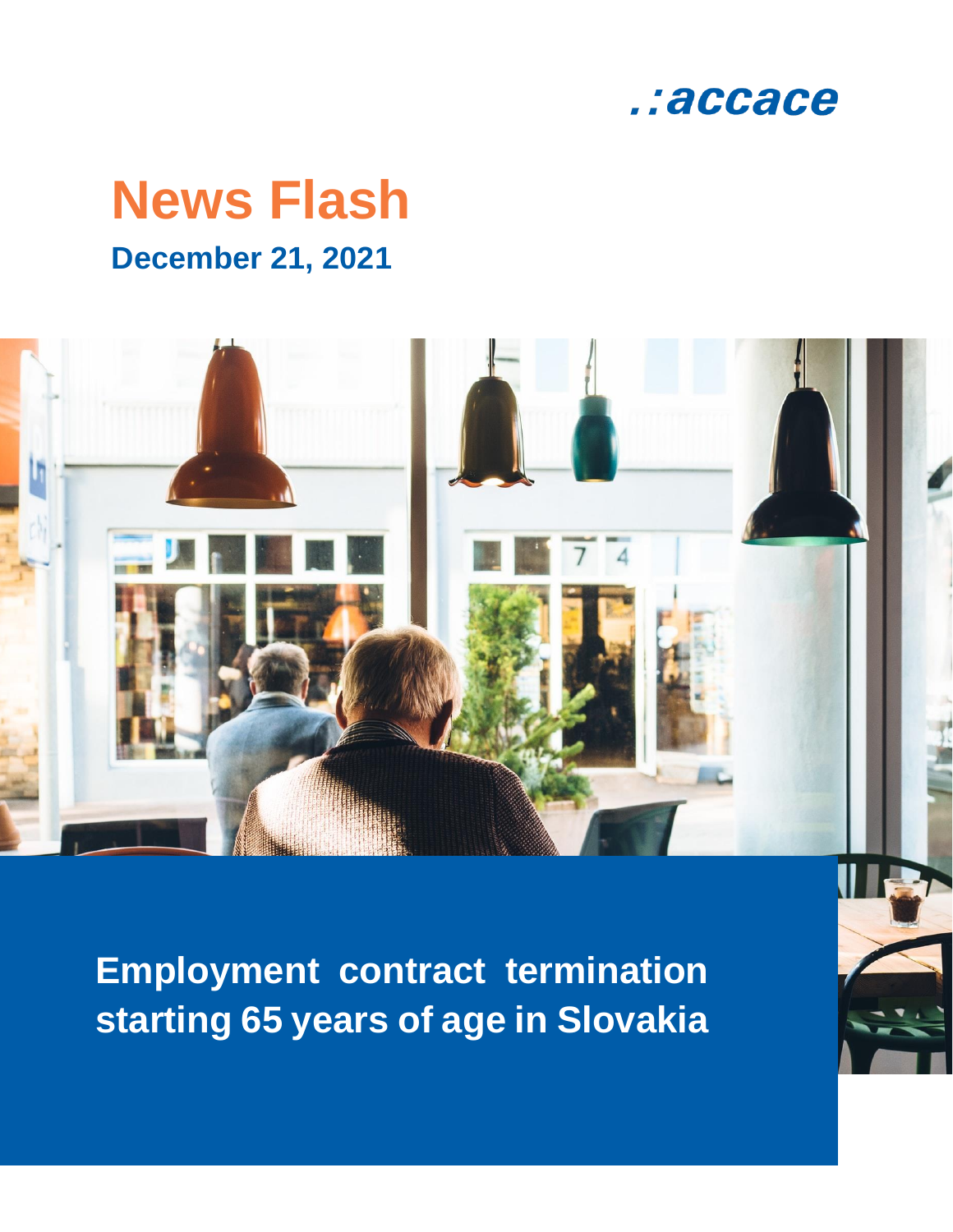## **Employment contract termination starting 65 years of age in Slovakia**

An amendment to the Labour Code brought, besides changes related to financial contribution for meals, telework, housework and part-time job for persons older than 15 years which are valid from March 1, 2021, another change that will come into effect on January 1, 2022. This change allows the employer to terminate an employment relationship with an employee who shall reach 65 years of age and simultaneously becomes entitled to retirement pension. What does it mean in practice?

From January 1, 2022, the provision of § 63 par. 1 of the Labour Code enabling the employer to dismiss the employee will include a new letter - "f) the employee has reached the age of 65 and the age for entitlement to a retirement pension". At the same time, the related provisions of the Labour Code will be changed, namely those related to the termination of employment by agreement and severance pay. We have summarized the most common questions related to this change.

*Update: On Wednesday, December 15, 2021, the Constitutional Court of the Slovak Republic decided to suspend the effectiveness of Article 63 section 1(f) of the Labour Code, which allowed employers to terminate the employment relationship with an employee who had reached the age of 65 and at the same time became entitled to a retirement pension. This decision of the Constitutional Court of the Slovak Republic means that the provision of the law in question will not apply from January 1, 2022 and employers will therefore not be able to use it. In the following months, the Constitutional Court will decide whether the given provision of the Labour Code is in accordance with the Constitution of the Slovak Republic and will therefore enter into force or is not in accordance with the Constitution of the Slovak Republic and will be deleted.*

#### **What if I am not entitled to a retirement pension? Can my employer terminate employment with me because I am over 65?**

No. Both the condition for age and condition for entitlement to a retirement pension must be met at the same time. If one of the conditions is not met, the employer can´t terminate the employment with you according to this provision.

**What does it mean for me if the employer according to § 63 par. 1 letter f) of Labour Code will terminate an employment with me after January 1, 2022?**

If your employer terminates an employment with you according to this provision, on the first day of the month following the month after you received the termination, the notice period begins to run. The basic notice period is 1 month. However, if you worked for the employer more than 1 year,

the notice period is 2 months, during which you shall stay and perform your work according to your employment contract. If you don´t stay with your employer during the notice period, he is entitled to financial compensation up to the amount that is the product of your average monthly earnings and the length of the notice period, if you agreed on this financial compensation in the employment contract. The agreement on financial compensation must be in a written form, otherwise it is invalid. Therefore, we recommend you checking whether it is included in the employment contract.

#### **The employer doesn´t want to give me notice but wants me to sign a termination agreement with him. What should I be careful of?**

In the case of concluding an agreement on termination of employment due to reaching the age of 65, provided that entitlement to a retirement pension arises, this reason must be

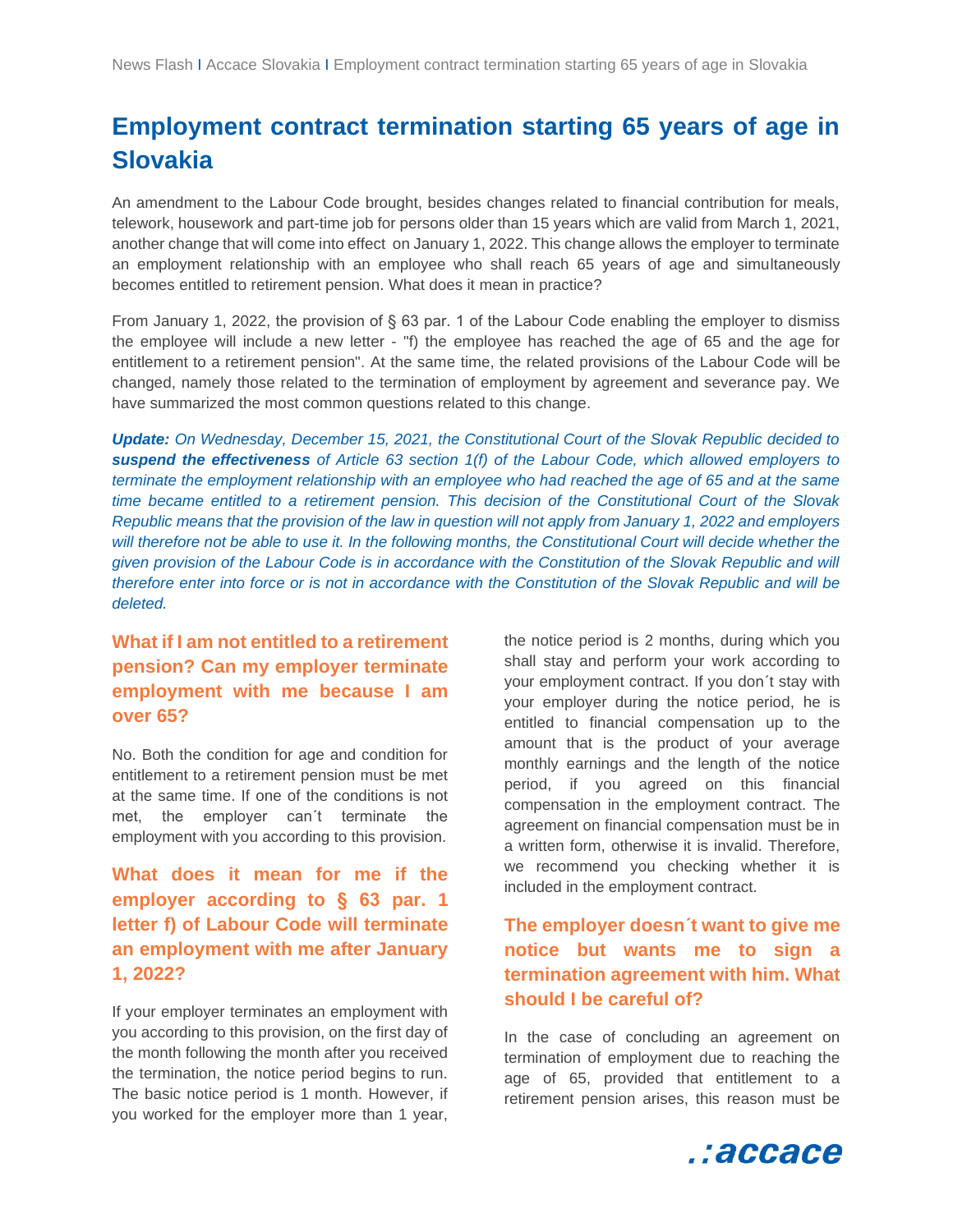clearly stated in the agreement, so insist that the employer must include it in the agreement.

#### **Am I entitled to a severance pay? If yes, then in what amount?**

The employee with whom the employer terminated the employment due to reaching the age of 65 and meeting the conditions for entitlement to the retirement pension, is entitled to the severance pay depending of the number of years worked for the employer on the date of termination of employment. The severance pay shall be paid in a different amount when terminating the employment by notice and agreement.

In case of termination by the employer due to § 63 par. 1 letter f) of the Labour Code, the employee is entitled to severance pay at least in the amount of:

- average monthly earnings, if his employment relationship lasted 2 – 5 years,
- twice the average monthly earnings, if his employment lasted 5 – 10 years,
- **·** three times the average monthly earnings, if his employment lasted 10 – 20 years,
- four times the average monthly earnings, if his employment lasted at least 20 years.

In case of concluding an agreement on termination of employment due to abovementioned reason, the employee is entitled to severance pay at least in the amount of:

- average monthly earnings, if his employment relationship lasted less than 2 years,
- twice the average monthly earnings, if his employment lasted 2 – 5 years,
- **·** three times the average monthly earnings, if his employment lasted 5 – 10 years,
- four times the average monthly earnings, if his employment lasted 10 – 20 years,
- five times the average monthly earnings, if his employment lasted at least 20 years.

The word "at least" in the given provision of act means, that the employer may provide the employee a higher severance payment than he is entitled to according to the act. Thus, only the lower limit is set that must be respected.

**I had an agreement with my employer in relation to upgrading my qualifications, but he wants to terminate the employment with me before the end of the period for which I have undertaken to remain with him. Am I obliged to reimburse him for the costs incurred?**

The employer may conclude an agreement with the employee, by which the employer undertakes to allow the employee to upgrade his qualification by providing him a time off work, wage compensations and reimbursement of other expenses related to studies, and the employee undertakes to remain with the employer after the end of his studies for a certain period of time or to compensate his expenses related to the studies even if the employer ends his employment before the end of his studies. If the employer terminates the employment with you by notice or agreement due to reaching the age of 65 at the same time as entitlement to a retirement pension arises, you are not obliged to reimburse the employer's expenses that incurred due to upgrading your qualification.

#### **Disclaimer**

Please note that our publications have been prepared for general guidance on the matter and do not represent a customized professional advice. Furthermore, because the legislation is changing continuously, some of the information may have been modified after the publication has been released. Accace does not take any responsibility and is not liable for any potential risks or damages caused by taking actions based on the information provided herein.

### **Want more news like this?**

**[Subscribe!](https://accace.com/subscribers-en/?utm_source=Newsletter_Link_Click&utm_medium=PDF&utm_campaign=English_Language_News_Flash)**